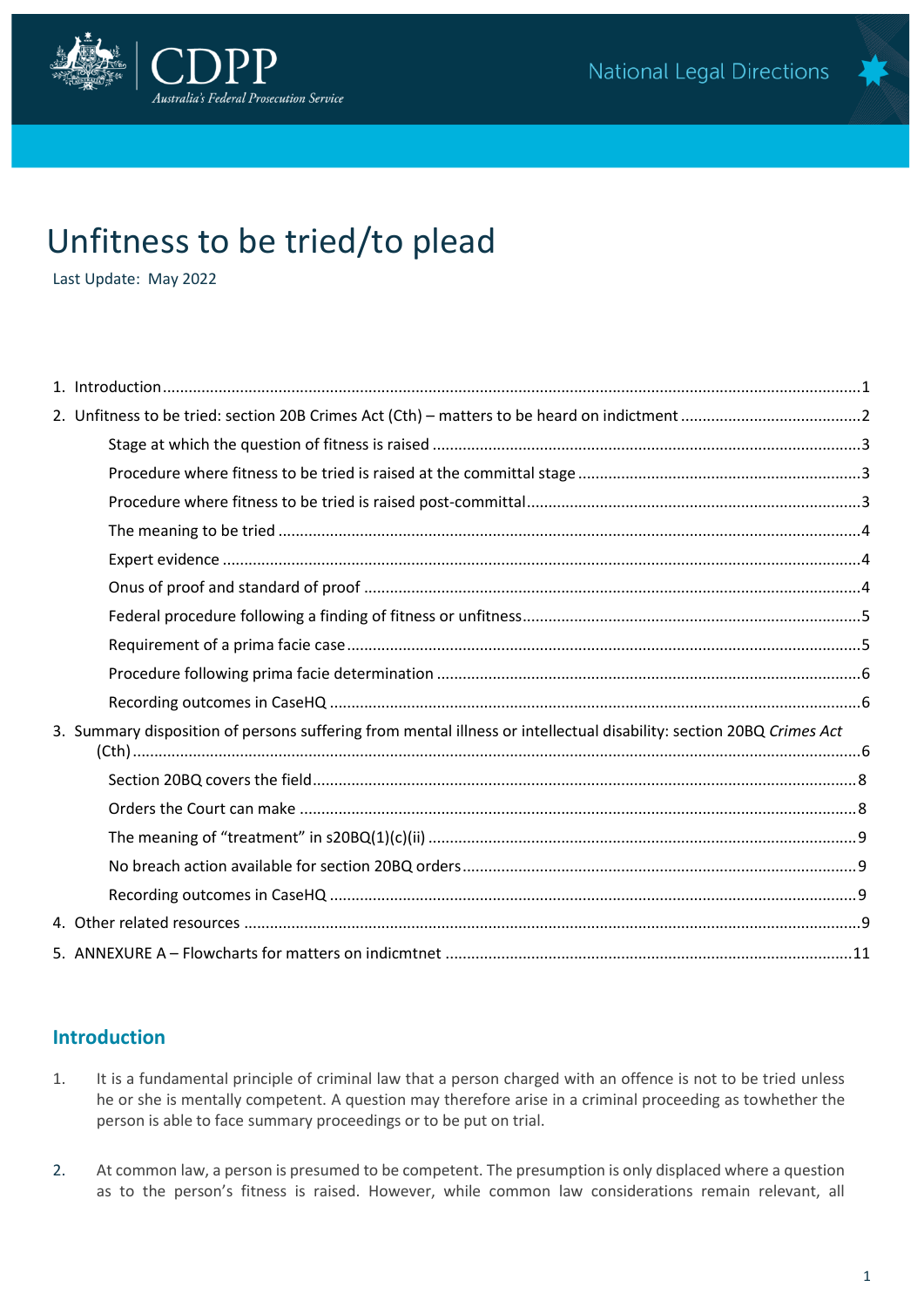jurisdictions now have legislation setting out the procedures for determining unfitness tobe tried (also known as 'fitness to plead') $^1$ .

- 3. The *Crimes Act 1914* (Cth) ('Crimes Act') sets out a regime that applies in Commonwealth criminal prosecutions involving mental health or intellectual disability issues present at the time of proceedings and it draws an important distinction in approach depending on whether charges are being disposed of summarily or upon indictment.
- 4. More particularly:
	- a. In summary prosecutions involving solely Commonwealth charges, Division 8 of Part 1B of the *Crimes Act* (ss 20BQ to 20BR) governs the procedure, with elements of State or Territory procedureused for conducting psychological or other assessments to determine whether a diversionary process is available for defendants suffering from mental or intellectual disability;
	- b. In prosecutions on indictment involving solely Commonwealth charges, Division 6 of Part 1B of the *Crimes Act* applies (ss 20B to 20BI), with State or Territory procedure used in determining the question of fitness. If a judge, in the exercise of his or her discretion, rules that there is a serious question as to the person's fitness to be tried, depending on the jurisdiction involved, the question of fitness will then need to be resolved either by a jury that is empaneled specifically for the purpose of determining this issue or by a Judge alone.<sup>2</sup> Following that determination (with a personultimately being held either fit or unfit to be tried), the *Crimes Act* then governs the procedure to be taken following the determination of fitness; and
	- c. Where a person in a summary or indictable matter faces a combination of Commonwealth chargesand State or Territory charges, the relevant State or Territory unfitness to be tried procedure mustbe followed for any State or Territory charges.
- 5. Additional complexity may arise if the person is unrepresented. Additional care should be exercised by prosecutors in such situations.

## <span id="page-1-0"></span>**Unfitness to be tried: section 20B Crimes Act (Cth) – matters to be heard on indictment**

- 6. For matters to be heard on indictment, the disposition of a person found unfit to be tried for an offence against a law of the Commonwealth is governed by Division 6 of Part B of the *Crimes Act 1914* (Cth). Examples of conditions that may result in the issue of unfitness to be tried being raised include: mental illness, intellectual disability, $3$  physical illness where it impacts upon a person's competency,  $4$  and certain physical disabilities that may impact upon a person's competency (for example, being deaf and mute).<sup>5</sup> The ambit of s20B is, therefore, broader than s20BQ.
- 7. However, those provisions are silent as to the applicable *procedure* for determining whether an accused is unfit to be tried. Accordingly, the applicable criteria and procedures for determining fitness for trial for a Commonwealth offence are those that apply to a trial in the State in which the person is being tried<sup>6</sup>. This includes the State/Territory test to be applied in determining whether an accused is fit to plead or to be tried. The State provisions are picked up by sections 68(1) and 79 of the *Judiciary Act1903* (Cth), to the extent that they are not inconsistent with the Constitution or other Commonwealth legislation, including Division 6 of Part IB of the *Crimes Act*.

 $1$  S.16 Crimes Act 1914 – unfit to be tried includes unfit to plead.

 $^2$  In some jurisdictions, a judge determines fitness to be tried, instead of a jury.

<sup>3</sup> *R v Mailes* [2001] NSWCCA 155

<sup>4</sup> In *Ebatarinja v Deland* (1998) 194 CLR 444, the High Court stated that proceedings such as committals cannot occur where aperson is in a coma.

<sup>&</sup>lt;sup>5</sup> In *Ebatarinja v Deland* (1998) 194 CLR 444, the High Court indicated that in the Northern Territory a deaf mute with no ability tocommunicate could not legally be the subject of committal and that the issue of the appellant's fitness to plead was to be determined under the provisions of the *Criminal Code* (NT).

<sup>6</sup> *R v Sexton* (2000) 77 SASR 405 [37] – [40]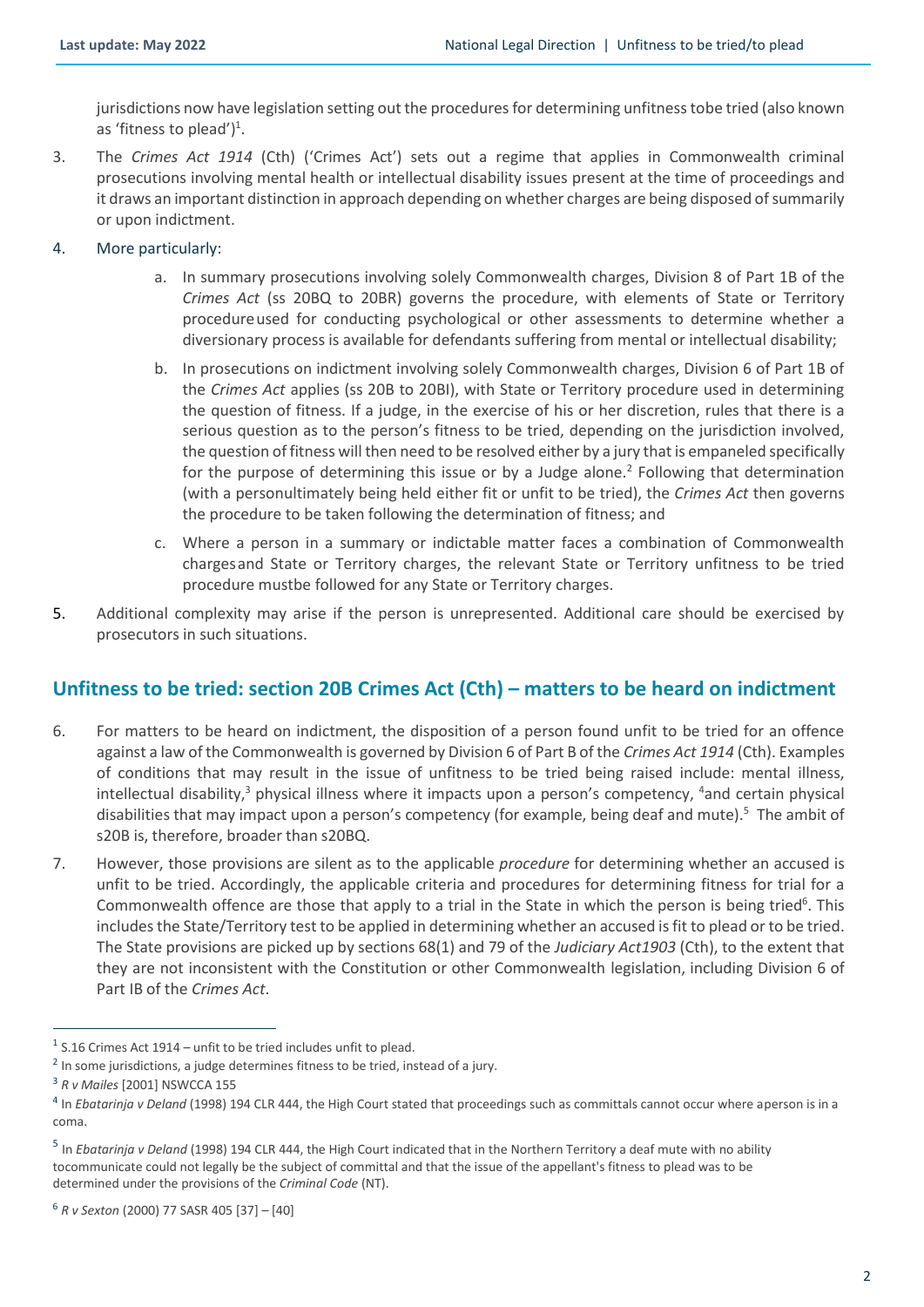- 8. If a person is found unfit to be tried in accordance with State law, the *consequences flowing from that determination* are governed by the relevant provisions of Division 6 of Part 1B the *Crimes Act 1914* (Cth).<sup>7</sup> These provisions override any inconsistent State law.
- 9. Division 6 of Part 1B of the *Crimes Act* ("Unfitness to be tried") provides the procedure where an issue as to a person's fitness arises at committal or later in proceedings. <sup>8</sup>Flowcharts are provided at Annexure A. Note that the Decision Making Matrix does not address a decision to raise an issue of a person's fitness to be tried.<sup>9</sup>

#### <span id="page-2-0"></span>**Stage at which the question of fitness is raised**

- 10. The question of fitness can be raised at any stage in the proceedings. $^{10}$
- 11. The question whether the person is fit to be tried is a matter that can be raised by the Prosecution, the person, or the judge.<sup>11</sup>
- 12. The Prosecution Policy paragraph 7.2 provides that "in the unusual circumstances where there is an obvious fitness issue and it is not raised by the defence then it should be raised by the prosecution".

#### <span id="page-2-1"></span>**Procedure where fitness to be tried is raised at the committal stage**

13. Where the issue of fitness to be tried is raised at committal by the prosecution, the person or the person's legal representative, the relevant Magistrate must refer proceedings to the court to which theperson would have been committed for trial: s20B(1) *Crimes Act*. Sub-sections 20B(2), (3) and (4) provide further procedural requirements for such matters.

#### <span id="page-2-2"></span>**Procedure where fitness to be tried is raised post-committal**

#### *Threshold test*

- 14. In most jurisdictions, State or Territory legislation provides a form of initial threshold test to be met. Ajudge, in the exercise of his or her discretion, must consider whether there is a serious question as to the person's fitness to be tried. <sup>12</sup>In *Eastman v The Queen* (2000) 203 CLR 1, <sup>13</sup>recounting Australian procedure relating to fitness to be tried generally, Callinan J noted: "It has been held that, before the question of fitness has to be pursued there must be a 'real question', or a 'real and substantial question' or a 'serious question'".
- 15. In *Kesavarajah v. R* (1994) 181 CLR 230 ('*Kesavarajah')*, in referring to Victorian procedure, the High Court stated: "the judge should leave the issue to be tried by the jury unless no reasonable jury, properly instructed, could find that the person was not fit to be tried". In New South Wales, the Court is not required to conduct an inquiry into the question of a person's unfitness to be tried for an offence unless it appears to the Court that the question has been raised in 'good faith'.<sup>14</sup>

#### *Subsequent fitness hearing*

16. Once it has been determined that a serious question exists as to fitness to be tried, the Court (depending on the jurisdiction, this may comprise a judge, or jury) determines whether the person is fitto be tried and in

<sup>7</sup> *Kesavarajah v The Queen* [1994] 181 CLR 230 at [243]; See also *R v Ogawa* [2009] QCA 307; *(Cth) v Sharrouf [No 2]* [2008] NSWSC 1450. <sup>8</sup> All references in this NLD are to 'person', as opposed to 'defendant'/'accused'. This is consistent with the language used in Part IB of the Act ('person').

<sup>&</sup>lt;sup>9</sup> However, Prosecutors should always consult their Prosecution Team Leader or Branch Head for guidance where the question offitness arises at committal. Note also that the Decision Making Matrix decisions to discontinue the proceeding after committal (4.6), and approval to retain an expert witness (4.22), may be relevant.

<sup>10</sup> This includes after conviction and prior to sentence. However, once the court is *functus officio* of the proceedings, the questioncannot be raised. Note also that, where at trial there has been no issue of the person's fitness to be tried, an appeal court will generally not entertain such a ground: *Eastman v The Queen* (2000) 203 CLR 1; 172 ALR 39

<sup>11</sup> See *Kesavarajah v. R* (1994) 181 CLR 230*,* page 245.

 $12$  For example, in Victoria the judge must find that there is a 'real and substantial question or issue' as to the person's fitness, before a Jury can be empanelled to decide fitness. The purpose of this threshold test is to prevent matters where there is no realissue of fitness to be tried at play, from unnecessarily proceeding to full fitness hearing before judge or Jury.

<sup>13</sup> In *Eastman*, the Court considered Australian Capital Territory procedure. However, the Court also referenced the national approaches to the question of fitness.

<sup>14</sup> *Mental Health and Cognitive Impairment (Forensic Provisions) Act 2020* – s 42.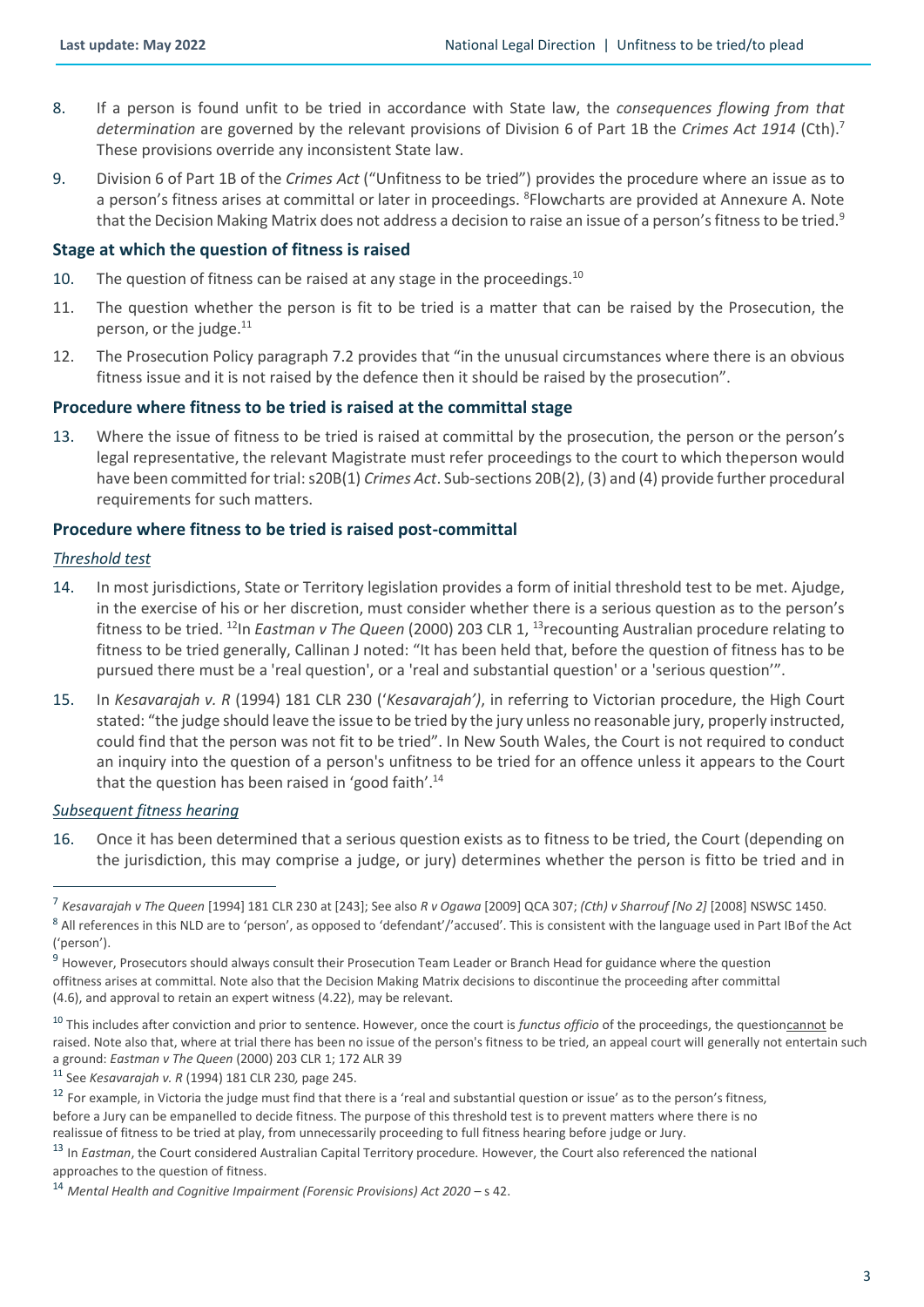order to do so, it picks up the relevant State or Territory procedure as to method of determination. Commonly, <sup>15</sup>a form of fitness hearing, investigation, or inquiry is held. Prosecutors should refer to the legislation in their State or Territory regarding the procedure for determination of fitness to be tried.<sup>16</sup>

#### <span id="page-3-0"></span>**The meaning to be tried**

- 17. At common law, the most definitive statement of the fitness criteria was set out in the Victorian case of *R v. Presser* [1958] VR 45 ('*Presser'*). In that case, Smith J stated that a person must be able to:
	- a. understand what he or she is charged with;
	- b. plead to the charge;
	- c. exercise his or her right of challenge in selecting a jury;
	- d. understand generally the nature of the proceeding;
	- e. follow the course of the trial so as to understand what is happening in court in a general sense,
	- f. understand the substantial effect of evidence given against him or her;
	- g. decide what defence to rely upon (and where he or she is represented by Counsel,
	- communicate his or her version of the facts, and give Counsel any necessary instructions); and
	- h. make the defence and his or her version of the facts known to the court
- 18. Some jurisdictions still rely upon the common law test in determining fitness. Others have closely replicated the *Presser* indicators in relevant local legislation.<sup>17</sup> It is important that prosecutors refer to local legislation to ensure they are familiar with the exact formulation of the *Presser* indicators applicable to their case.

#### <span id="page-3-1"></span>**Expert evidence**

- 19. Fitness hearings require expert evidence to be given as to the person's mental competence. A general psychiatrist's report stating that the person is suffering from a mental illness is not sufficient. An expert forensic psychiatrist or forensic psychologist should be engaged and should specifically address the *Presser*  indicators. Decision 4.22 of the Decision Making Matrix covers approval to retain an expert witness, and item 1.3 of the Financial Delegations Matrix ('legal expenses excluding counsel') covers approval for expert witness expenditure. <sup>18</sup>Prosecutors should also refer to the National Legal Direction'Witness expenses'.
- 20. Fitness to stand trial is essentially a legal concept and is not a psychological term, however significant reliance is placed upon expert medical opinion of the cognitive abilities of a person in assessing competency.<sup>19</sup> It is crucial that the expert witness understands that the existence of a mental illness or intellectual disability does not automatically result in unfitness to be tried. They must be aware that thedefence of mental impairment is a separate concept and that the latter is of no relevance in assessing fitness to be tried.
- 21. Importantly, it is ultimately the function of the judge or jury to determine the issue of fitness.

#### <span id="page-3-2"></span>**Onus of proof and standard of proof**

22. At common law, the onus of proof is on the party raising the issue (ie the party asserting the defendantis not fit). The prosecution standard of proof is beyond a reasonable doubt. The defence standard of proof is on

<sup>15</sup> This due to the effect of *Judiciary Act 1901* (Cth), see *Kesavarajah v R* (1994) 181 CLR 230.

<sup>16</sup> For example, the *Crimes (Mental Impairment and Unfitness to be Tried) Act 1997* (Vic) and the *Mental Health (CriminalProcedure) Act 1990* (NSW).

<sup>17</sup> **NSW:** *Mental Health and Cognitive Impairment (Forensic Provisions) Act 2020,* Part 4 - the criteria in which a person is determined to be unfit is set out in s 36. **Vic:** *Crimes (Mental Impairment and Unfitness to be Tried) Act 1997* (Vic), Part 2 - the criteria for unfitness are set out in s 6. **Qld:** *Criminal Code 1889* (Qld), ss 613 and 645 – the criteria for unfitness are notdefined in the legislation, and must be determined by reference to the common law. **WA:** *Criminal Law (Mentally Impaired Accused) Act 1996* (WA), Part 3 - the criteria for unfitness are set out in s 9. **SA:**  *Criminal Law Consolidation Act 1935* (SA), Part 8A - the criteria for unfitness are set out in s 269H. **Tas:** *Criminal Justice (Mental Impairment) Act 1999* (Tas), Part 2 - the criteria for unfitness are set out in s 8. **ACT:** *Crimes Act 1900* (ACT), Divisions 13.2 and 13.6 - the criteria for unfitness are set out in s 311. **NT:** *Criminal Code Act 1983* (NT), Schedule 1, Part IIA - the criteria for unfitness are set out in s 43J.

<sup>&</sup>lt;sup>18</sup> There is a requirement for a spend approval to be created by the Prosecutor, and approval to be made by a person at the relevant position level as set out in the Financial Delegations Matrix.

<sup>&</sup>lt;sup>19</sup> Where a psychological report cannot be gained because of a person's refusal to be assessed, refer to *R v Rai* [2011] QCA 64. In that matter, the Court was thwarted from determining fitness due to the person's behaviour, therefore the person was held to befit to plead.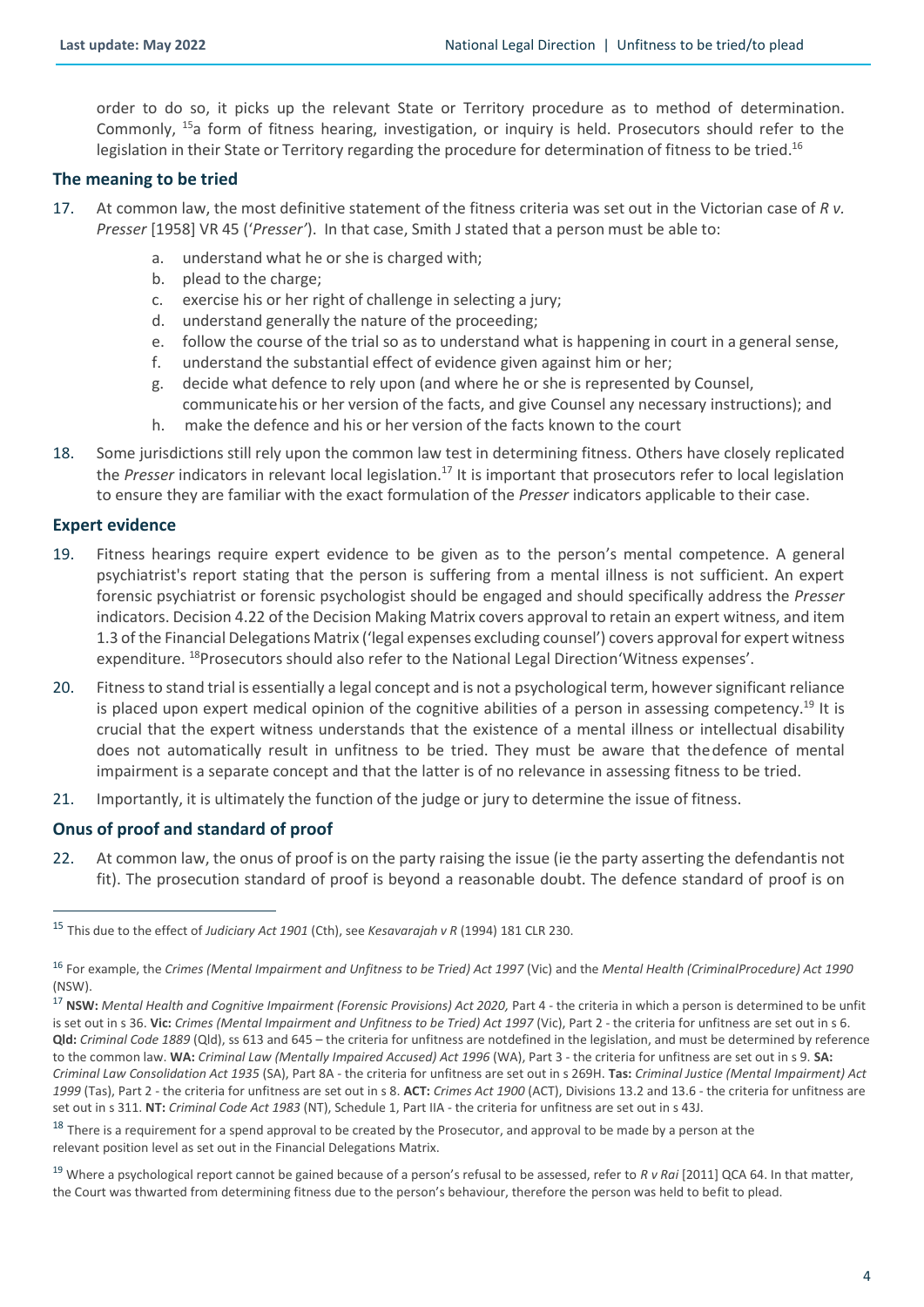the balance of probabilities. <sup>20</sup>If the Court raises fitness to be tried in circumstances where neither party raises it, and the prosecution and defence are both of the view that the person is fit to be tried, the prosecution bears the responsibility for calling evidence first in the proceedings.<sup>21</sup> Local legislation should be consulted to ensure that this position has not been modified by statute.

#### <span id="page-4-0"></span>**Federal procedure following a finding of fitness or unfitness**

- 23. Part IB, Division 6 of the *Crimes Act* provides the procedure following the determination of fitness orunfitness to be tried. Note that Division 6 makes multiple references to 'the Court' however this maymean judge or jury, depending upon the sub-section and upon the given jurisdiction.<sup>22</sup>
- 24. If a person who was initially referred from the Magistrates Court to a higher Court per section 20B(1), isfound fit to be tried, the matter is remitted back to the Magistrates Court where ordinary committal must now occur (s20B(2)).<sup>23</sup>
- 25. If a person who was subject to ordinary committal is found fit to be tried in the relevant higher Court,the trial continues.
- 26. If a person is found unfit to be tried, the Court must determine whether there has been established aprima facie case that the person committed the offence: s20B(3).

### <span id="page-4-1"></span>**Requirement of a prima facie case**

- 27. Section 20B(6) of the *Crimes Act* provides that a prima facie case is established if there is evidence that would (except for the circumstances by reason of which the person is unfit to be tried) provide sufficient grounds to put the person on trial in relation to the offence. The question is whether there issufficient evidence upon which the defendant may be convicted. There must be evidence capable of proving each element of the offence beyond reasonable doubt. In making that assessment evidence is taken at its highest.<sup>24</sup>
- 28. The determination of that question is the responsibility of a judge and not a jury.<sup>25</sup>
- 29. The relevant procedure, which was followed in the key case of *R v Sharrouf (No 2)*, <sup>26</sup>is as follows:
	- a. the Crown is not required to lead its evidence in the normal way by calling witnesses;<sup>27</sup>
	- b. the Crown may provide the Court with the Statement of Facts and the Brief of Evidence that the Crown would rely on at trial: $^{28}$
	- c. the Crown can assist in the process by providing the Court with an analysis of the evidence (depending on jurisdiction, this could comprise the provision of oral submissions and/or the handing up of a written element analysis document);
	- d. the defence can indicate its view on whether the evidence identified establishes a prima facie caseagainst the person;
	- e. s20B(7) provides that the person may give evidence, make an unsworn statement, or raise any defence that could properly be raised if the proceedings were a trial, and the court may seek suchother evidence, whether oral or in writing, as it considers likely to assist;
	- f. with regard to any committal previously conducted, the Court can take into account the material relied upon by the committing Magistrate, and can take into account the basis on which the

- <sup>23</sup> Note that in New South Wales and the Northern Territory this will be the Local Court, rather than the Magistrates Court.
- <sup>24</sup> *R (Cth) v Sharrouf [No 2]* [2008] NSWSC 1450, at [51].
- <sup>25</sup> In *Kesavarajah v R*, the court determined that the first reference to a "court" in s 20B(3) refers to a jury, however the secondreference to "court" refers to a judge.
- <sup>26</sup> *R (Cth) v Sharrouf [No 2]* [2008] NSWSC 1450.
- <sup>27</sup> *R (Cth) v Sharrouf [No 2]* [2008] NSWSC 1450, at [49].

<sup>20</sup> *R v Donovan* [1990] WAR 112; (1989) 39 A Crim R 150

<sup>21</sup> See *Presser*, at page 50, where this scenario existed – "The Crown wants a finding that he (the person) is fit to be tried; and I think the appropriate thing is for the Crown to begin".

<sup>22</sup> See *Kesavarajah v. R* (1994) 181 CLR 230*,* at page 242, for discussion by the High Court as to which references to the 'Court' in Part IB, Division 6, mean 'judge', and which references mean 'jury'.

<sup>28</sup> *R (Cth) v Sharrouf [No 2]* [2008] NSWSC 1450, at [55] and [68].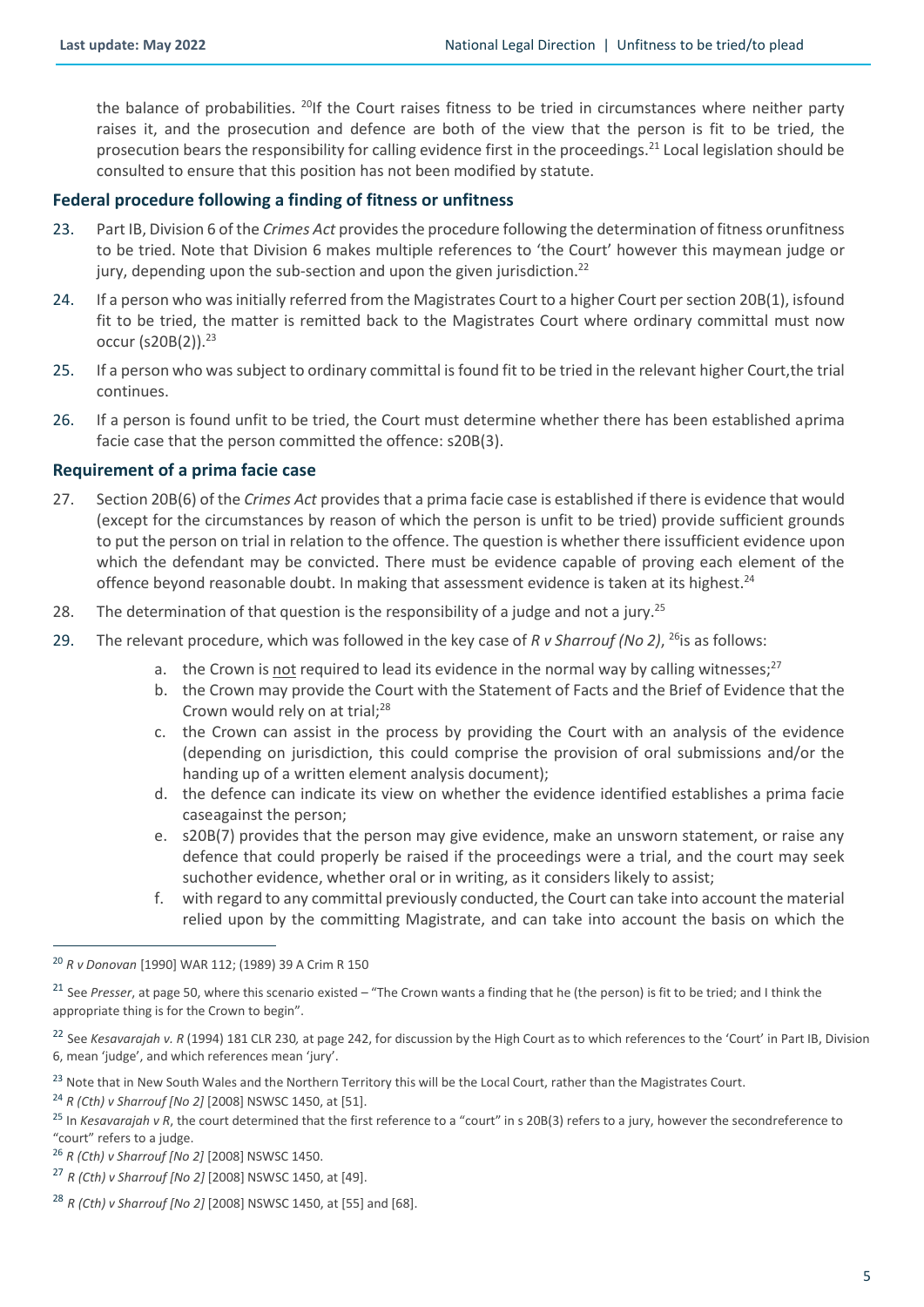Magistrate has made a committal order, provided that the Court makes its own analysis of the evidence: <sup>29</sup>and

g. the judge makes a determination

### <span id="page-5-0"></span>**Procedure following prima facie determination**

- 30. If a prima facie case is not established, the Court must dismiss the charge and order the release of the person if they are in custody: s20BA(1).
- 31. If a prima facie case is established, the Court may either:
	- a. dismiss the charge and order the release of person if they are in custody (s20BA(2))<sup>30</sup> or
	- b. the Court may decline to dismiss the charge and it must then determine, on the balance of probabilities, if the person will become fit to be tried within 12 months: s20BA(4):
		- i. Where the person is likely to become fit within 12 months (s20BB) the Court must consider whether the person has a mental illness that could be treated in hospital. If so, and the person does not object, the court must order that the person be detained in a hospital (s20BB(2)(a)). If the mental illness cannot be treated in a hospital, or if the illness could be treated in a hospital but the personobjects to such treatment, the court must either order the person be detained elsewhere, including in a prison, or be released on bail with a residence condition(s20BB(2)(b). In each case, the duration of the order will be until the person becomes fit within the determination period or until a final order is made for detention or conditional release.
		- ii. Where person not likely to become fit within 12 months (s20BC) outcomes can include the person being detained in hospital for treatment (s20BC(2)(a)). If the mental illness cannot be treated in a hospital (or if the illness could be treated in ahospital but the person objects to such treatment), the person can be detained in a place other than a hospital, including a prison ( $s20BC(2)$ (b). Alternatively, the person may be released from custody to live in the community, with or without conditions(s20BC(5)).
- 32. Division 6 sets out the applicable procedure in all possible situations and the legislation should beconsulted directly for full detail. Flowcharts are provided at Annexure A.

### <span id="page-5-1"></span>**Recording outcomes in CaseHQ**

33. At the conclusion of the matter, any applicable outcomes must be recorded in CaseHQ. $31$ 

## <span id="page-5-2"></span>**Summary disposition of persons suffering from mental illness or intellectual disability: section 20BQ Crimes Act (Cth)**

- 34. Commonwealth law makes no provision, in relation to a proceeding for a summary offence or the summary determination of an indictable offence, for determining that the defendant is unfit to plead or to stand trial. Nor does the common law. However, section 20BQ of the *Crimes Act* ('s20BQ') fills that gap insofar as it provides for a diversionary measure in summary criminal proceedings in respect of persons suffering from a mental illness or an intellectual disability at the time of proceedings.<sup>32</sup> The CDPP's experience is that s20BQ applications are almost always made prior to a plea being entered.
- 35. That said, on its face, s20BQ is capable of being applied at any stage of a summary proceeding (including a proceeding involving the summary determination of an indictable offence) and is capable of being used in relation to a defendant who is unfit to plead or unfit to be tried, by reason of mental illness or intellectual

<sup>29</sup> *R (Cth) v Sharrouf [No 2]* [2008] NSWSC 1450, at [47].

<sup>30</sup> Note that this requires an identical test to section 19B of the *Crimes Act* (Cth), section 19B being a provision of the Act relating tononconviction dismissal.

<sup>31</sup> See General Fact Sheet, 'After Court/Entering Court Outcomes'.

<sup>&</sup>lt;sup>32</sup> Note that s20BQ is not a summary 'fitness to plead' provision. However, it comprises the summary procedure for a personsuffering from a mental illness or intellectual disability at the time of a s20BQ application.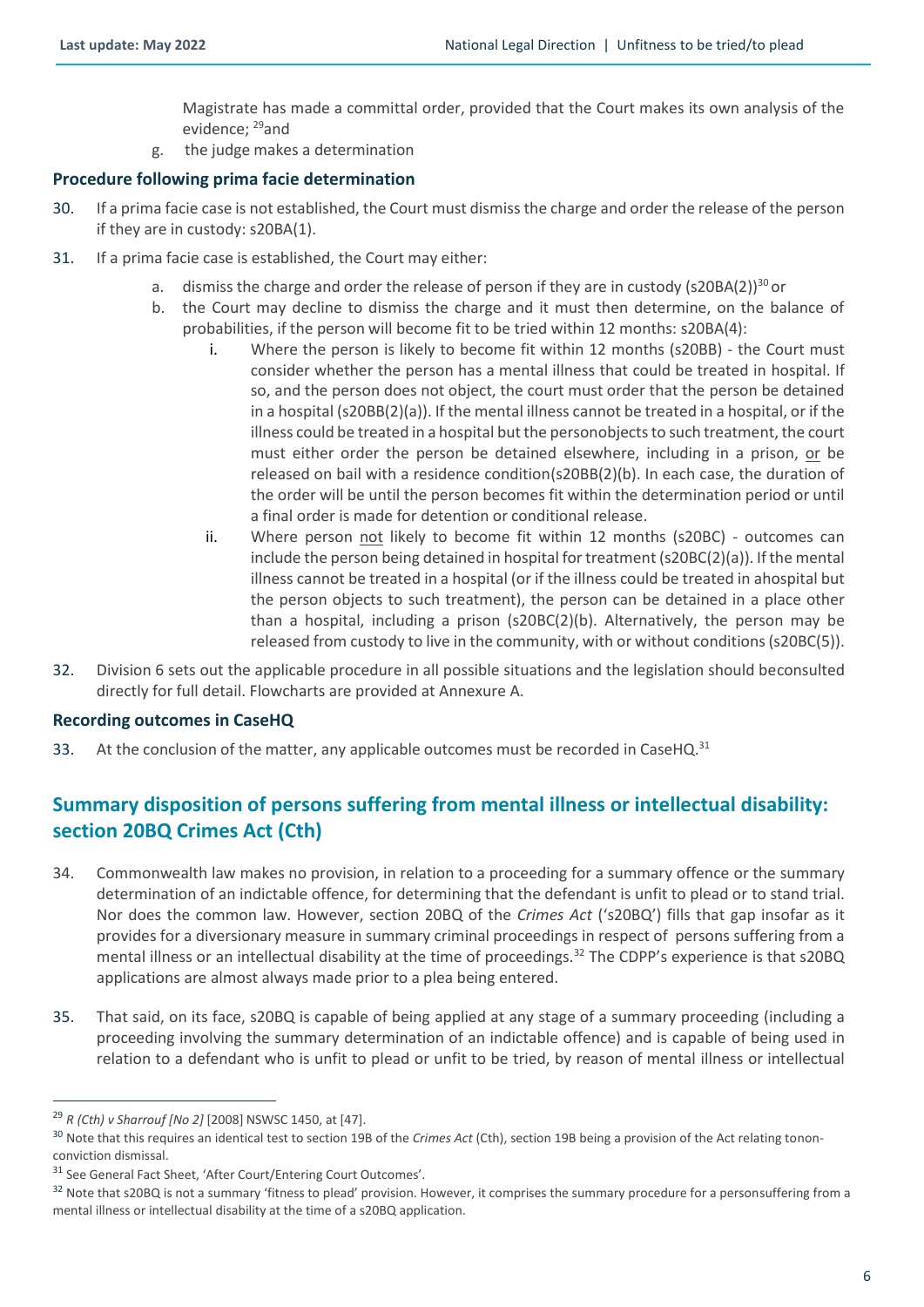disability. However in two decisions of the Supreme Court of South Australia, <sup>33</sup>Gray J has read down s20BQ; his Honour held that it applies only when no plea has been entered and that it has no application where a defendant is fit to plead. The correctness of these decisions is open to doubt. A strong line of authority in relation to a cognate provision in New South Wales, upon whichs20BQ appears to have been based, holds that the provision may be used at any stage of a summary proceeding and may be used in an appropriate case in relation to a person suffering from mental illnessor intellectual disability, including a person who is unfit to plead or unfit to be tried. The CDPP position is that it seems to be at least highly arguable that s20BQ is open to a similar construction.<sup>35</sup>

- 36. On any view, the power in s20BQ provides an expeditious procedure for dealing with a case in which aperson appears to be unfit to plead by reason of mental illness or intellectual disability.
- 37. Section 20BQ is commonly raised by the person or their defence lawyer,<sup>36</sup> and is termed a 's20BQ application'. However, the issue may also be raised by the Prosecution or by the Court. The Prosecution Policy paragraph 7.2 provides that "in the unusual circumstances where there is an obvious fitnessissue and it is not raised by the defence then it should be raised by the prosecution."
- 38. All s20BQ applications must be discussed with the relevant Prosecution Team Leader (Decision MakingMatrix Decision 2.25).
- 39. It is important to note that the procedure provided by s20BQ is concerned solely with the person's mental condition *at the time of s20BQ application*, and is not directly concerned with the person's mental state at the time of committing the offence. However, the person's mental state at the time ofcommitting the offence may be relevant in determining whether it is appropriate to proceed under s20BQ (see s20BQ(1)(b)).<sup>37</sup> There may be a defence raised which was unknown at the time of assessment of the brief or when the charge was laid (for discussion of the mental impairment defence (section 7.3 *Criminal Code* (Cth)), refer to commentary on section 7.3.<sup>38</sup>).
- 40. Paragraph 7.1 of the Prosecution Policy provides that public interest considerations, including themental health of an offender, can arise at any point during a prosecution and that other relevant considerations include the 'seriousness or relative triviality of the alleged offence, the need for generaland/or specific deterrence and whether the alleged offence is of considerable public concern'.
- 41. Where a s20BQ application is made by the person, that person will usually provide material in support of the application, such as medical or psychiatric reports. The Prosecution must consider whether the application is supported or opposed, whether there is a need for expert evidence<sup>39</sup> to be obtained or any need for crossexamination of defence experts, and whether it is appropriate for the Prosecution tomake submissions as to the particular court order to be made under  $s20BQ(1)(c)-(d)$ .
- 42. Section 20BQ operates in circumstances where "it appears to the court":
	- 1. that the person is suffering from a mental illness or an intellectual disability within the meaningof the civil law of the State or Territory, and

<sup>33</sup> *Morrison v Behrooz* [2005] SASC 142; *Boonstoppel v Hamidi* [2005] SASC 248.

<sup>34</sup> See *DPP v El Mawas* (2006) 66 NSWLR 93 and the cases cited there. In *DPP v Seymour* [2009] NSWSC 555, Simpson J found it unnecessary to decide whether *Morrison v Behrooz* [2005] SASC 142 was correctly decided on this point.

<sup>&</sup>lt;sup>35</sup> See the advice of Sarah McNaughton SC (counsel as she then was) dated 30 May 2013, opinion number 2013032, on this issue.

<sup>&</sup>lt;sup>36</sup> All references in this NLD are to 'person', as opposed to 'defendant'/'accused'. This is consistent with the language used in PartIB of the Act ('person').

<sup>36</sup> In *Potts v Bonnici* [2009] SASC 199, the earlier Magistrates Court had considered step 2 of the s20BQ test by looking at the state of mind of the person at the time of her offending – i.e considering whether the defence of mental impairment was available.

<sup>37</sup> In *Potts v Bonnici* [2009] SASC 199, the earlier Magistrates Court had considered step 2 of the s20BQ test by looking at the state of mind of the person at the time of her offending – i.e considering whether the defence of mental impairment was available.

<sup>&</sup>lt;sup>38</sup> Note that there is no CDPP policy or guidance document on s7.3 Criminal Code. Refer Westlaw Australia, Federal Offences Commentary, s7.3 Mental Impairment for commentary.

<sup>&</sup>lt;sup>39</sup> Refer to the Decision Making Matrix, summary phase, paragraph 2.28 – 'approval to retain expert witness', and refer to the Financial Delegations Matrix which covers approval for expert witness expenditure.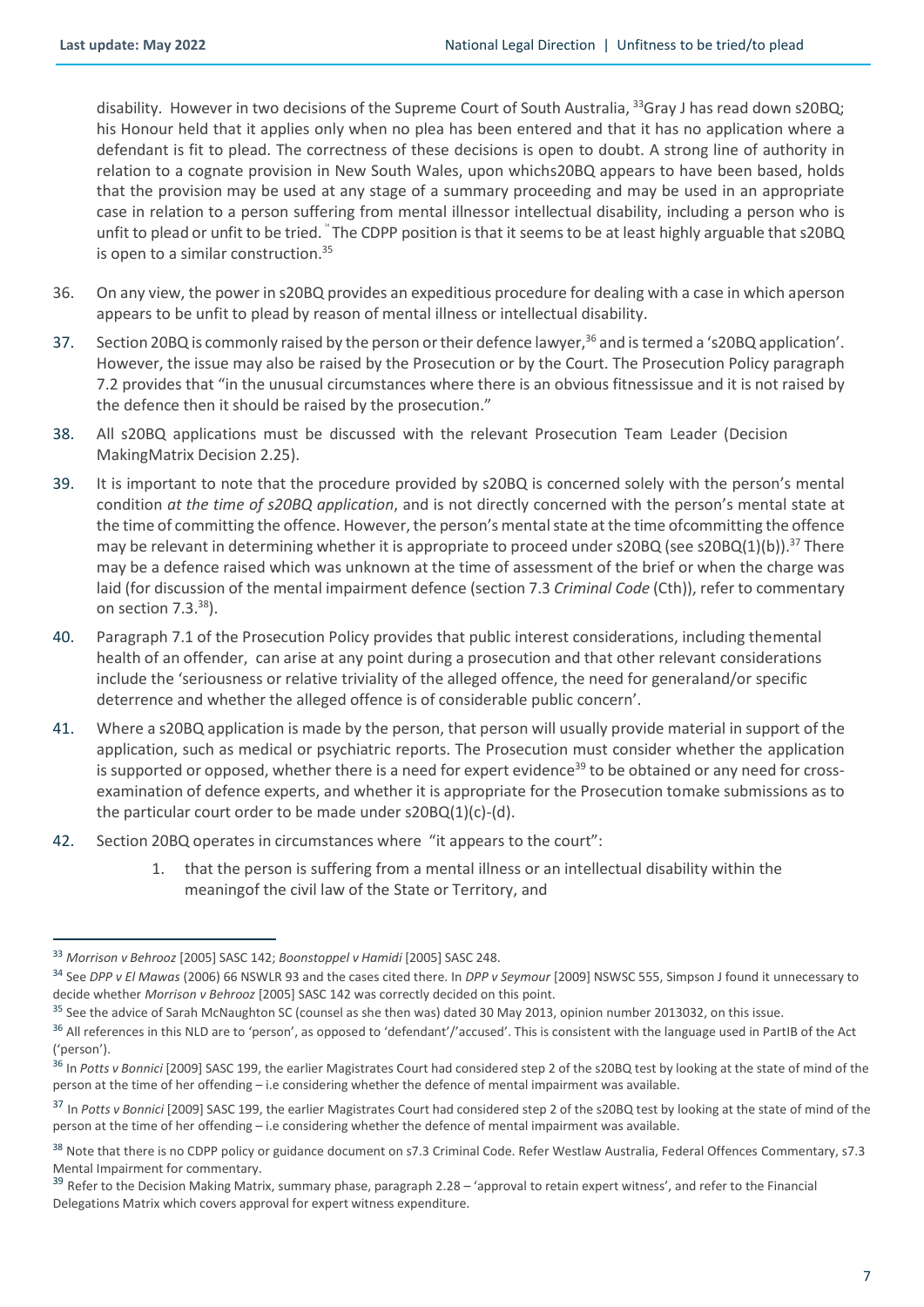- 2. on an outline of the facts alleged or on relevant other evidence, it is more appropriate to deal with the person under s20BQ than otherwise in accordance with law.
- 43. State or Territory legislation defines 'mental illness' and some jurisdictions may also define 'intellectual disability'. Prosecutors should refer to the relevant mental health legislation in their jurisdiction.<sup>40</sup>
- 44. For step two above, it is prudent to provide the Court with a copy of the statement of facts for the offending, and for the Prosecution to make oral (or in complex matters, written) submissions regardingthe application. Section 20BR *Crimes Act* provides that the Court "can inform itself as it thinks fit". The Court may consider any of the factors in section 16A of the *Crimes Act* during step 2. <sup>41</sup>The Court may also consider factors such as whether the person understood the nature and quality of their actions andtheir wrongfulness at the time of the offence, the likely outcome of the proceedings for the person, the person's prior criminal history or good character, and whether rehabilitative or punitive objects of sentencing would be met by the imposition of a custodial sentence. 42
- 45. If the Court decides that it is not appropriate to deal with the person under s20BQ, then the person must be dealt with 'in accordance with law', namely, the matter will proceed to guilty plea or summarycontested hearing per the usual procedure.
- 46. Where a s20BQ application is raised by a person without prior notice to the Prosecution, it is usually appropriate to seek an adjournment of the matter. If the charges against a person are particularly serious, it may remain in the public interest to argue against proceeding under s20BQ, even if there isevidence of a mental illness or intellectual disability.

#### <span id="page-7-0"></span>**Section 20BQ covers the field**

- 47. The New South Wales Court of Criminal Appeal decision in *Kelly v Saadat-Talab* [2008] NSWCA 213 provides that s20BQ covers the field for Commonwealth offences in relation to the diversion of persons charged with offences in the summary jurisdiction. It therefore operates to the exclusion of any State or Territory provisions that contain diversionary measures in respect of mentally ill or intellectually disabled persons.
- 48. However, the *Crimes Act* does not make provision for *the manner in which* the issue of whether a person is suffering from a mental illness or an intellectual disability is to be determined and no *procedure* or *process* is set out for determining this. Therefore, pursuant to s 68 and 79 of the *Judiciary Act,* State or Territory procedural laws which provide for the actual assessment of mentally ill or intellectually disabled persons are applicable. Such laws may provide, for example, provisions for Court-ordered reports, or provisions providing for the use of State or Territory Correctional services resources, may still be used in conjunction with s20BQ. The State and Territory procedures may also be relevant in circumstances where a Magistrate declines to exercise the discretion to divert the person under s.20BQ, and fitness to plead remains an issue to be determined.

#### <span id="page-7-1"></span>**Orders the Court can make**

#### 49. The Court may":

- a. dismiss the charge and discharge the person into the care of a responsible person, unconditionally,or subject to conditions, for a specified period that does not exceed 3 years; or
- b. dismiss the charge and discharge the person on condition that the person attend on another person, or at a place, specified by the court for an assessment of the first-mentioned person's mental condition, or for treatment, or both, but so that the total period for which the person is required to attend on that other person or at that place does not exceed 3 years; or
- c. dismiss the charge and discharge the person unconditionally (note this is the most lenient

<sup>40</sup> For example, the *Crimes (Mental Impairment and Unfitness to be Tried) Act 1997* (Vic) and the *Mental Health (CriminalProcedure) Act 1990* (NSW).

<sup>41</sup> *Boonstoppel v Hamidi* [2005] SASC 248, at para 30.

<sup>42</sup>*Boonstoppel v Hamidi* [2005]; and *Potts v Bonnici* (2009) 104 SASR 313.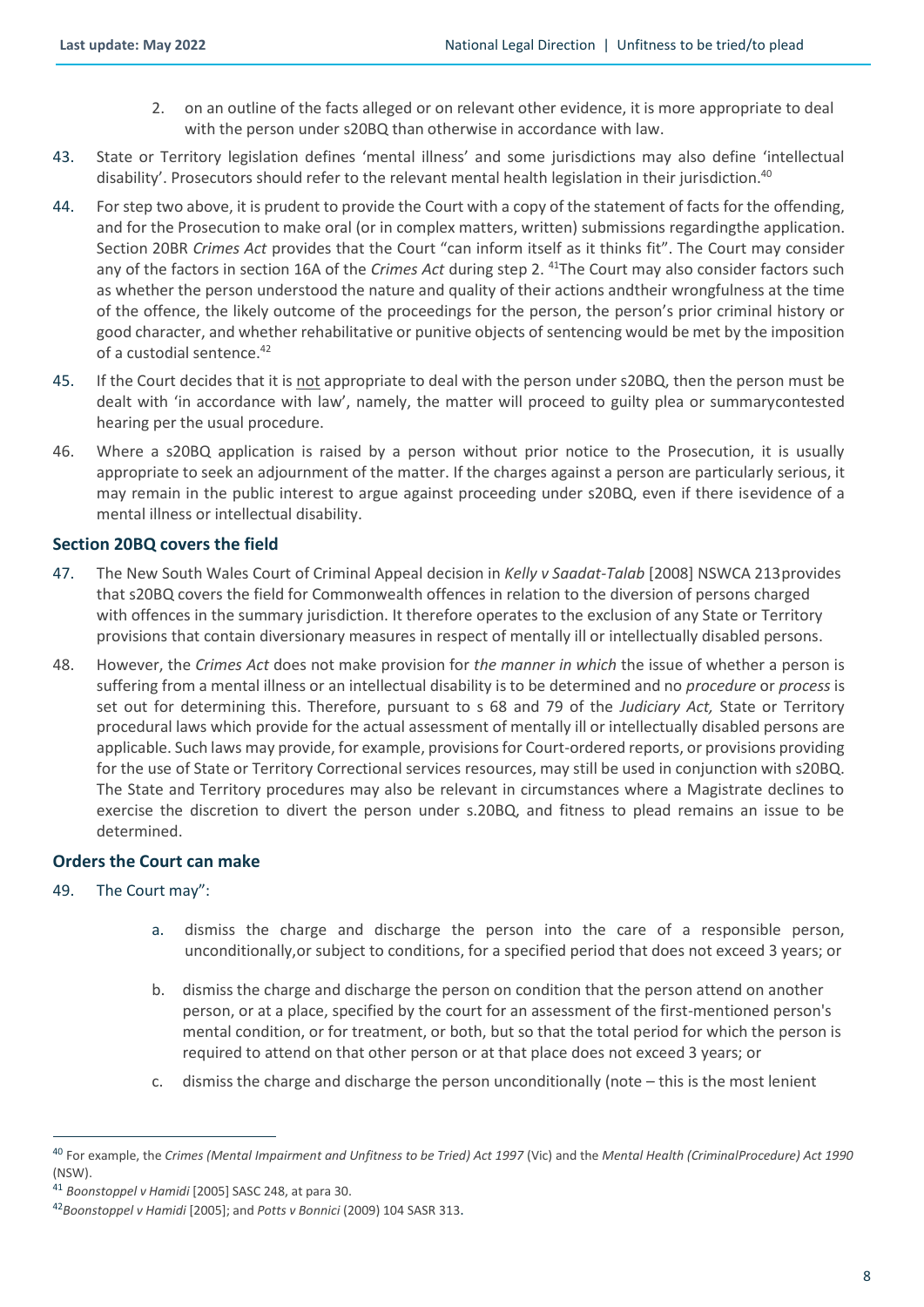form oforder and results in no provision being made for any future mental health treatment), <sup>43</sup>

#### or do one or more of the following

- d. adjourn the proceedings;
- e. remand the person on bail'
- f. make any other order that the court considers appropriate
- 50. There is no scope for a conviction to be imposed.
- 51. An order under s20BQ(1)(c) (dismissal of charge) acts as a stay against any future proceedings for the given offending (s20BQ(2)).

#### <span id="page-8-0"></span>**The meaning of "treatment" in s20BQ(1)(c)(ii)**

52. 'Treatment' is not defined in the *Crimes Act* and has not yet been subject to judicial consideration. However, the use of the word in the context of s20BQ(1)(c)(ii), a provision which deals with mentally illor intellectually disabled offenders and provides for assessment of those conditions, infers that the treatment ordered must be treatment for the relevant mental illness or intellectual disability. Orders that a person participate in an alcohol or drug treatment program are not within the scope of s20BQ(1)(c)(ii). However, a Court can order a person to undergo alcohol or drug treatment under s20BQ(1)(d)(iii) ("make any other order that the court considers appropriate").

#### <span id="page-8-1"></span>**No breach action available for section 20BQ orders**

53. Section 20BQ orders under sections 20BQ(1)(c) and 20BQ(1)(d)(iii) are unenforceable. Therefore, if a person fails to comply with orders made as to participating in care, assessment and treatment, the Prosecution cannot initiate breach proceedings. This is because s20BQ makes no provision for breach ofsuch orders, and s20A *Crimes Act* breach action is not available for a breach of s20BQ.

#### <span id="page-8-2"></span>**Recording outcomes in CaseHQ**

<span id="page-8-3"></span>54. At the conclusion of the matter, any applicable outcomes must be recorded in CaseHQ.<sup>44</sup>

### **Other related resources**

- 55. Note that the scope of this NLD is limited to the procedures set out in Divisions 6 and 8 of the *CrimesAct.* Other related resources are listed below.
	- *a. Mental health considerations at the brief assessment stage*

Paragraph 7 of the Prosecution Policy of the [Commonwealth](http://libcat.dppnet/firstRMS/fullRecord.jsp?recnoListAttr=recnoList&recno=248689) ('the Prosecution Policy') provides that the

mental health of the alleged offender may arise at the brief assessment stage.

*b. The mental impairment defence*

<sup>43</sup> In *Boonstoppel*, the Prosecution successfully appealed an unconditional dismissal under s20BQ, and the appellate Court agreed with the Prosecution submission that the offending (intentional escape from immigration detention in the context of a violent, large scale demonstration where the defendant had prior convictions) was too serious for an unconditional dismissal under s20BQ.Seriousness of the offence and the need for general deterrence are relevant factors to be considered by the Court during a s20BQ application.

<sup>44</sup> Note that orders made pursuant to s20BQ are not a 'sentence' however CaseHQ refers to them as a 'penalty'. For full details onhow to correctly select 'plea', 'outcome' and 'penalty' for s20BQ matters, please contact the CaseHQ Help Desk. Also see General Fact Sheet, 'After Court/Entering Court Outcomes'.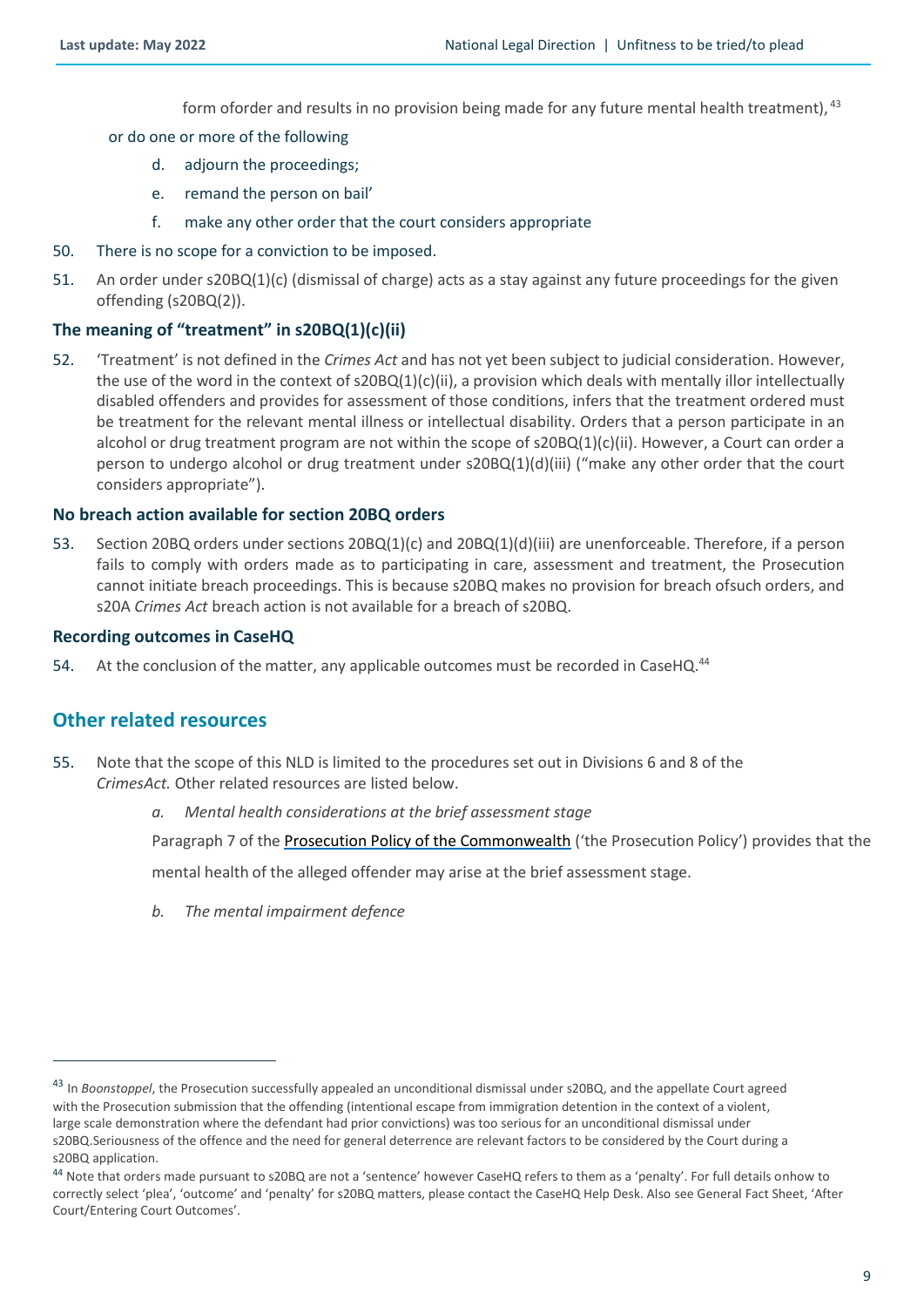For discussion of the mental impairment defence (section 7.3 *Criminal Code* (Cth)), refer to [commentary](https://www.westlaw.com.au/maf/wlau/app/document?docguid=Idc296bb79cec11e088a4c4b2eb8a5af1&&src=doc&hitguid=Iab27248fe17411e0a1589760de535005&snippets=true&startChunk=1&endChunk=1&isTocNav=true&tocDs=AUNZ_AU_LEGCOMM_TOC&anchor_Iab27248fe17411e0a1589760de535005) on section 7.3. <sup>45</sup>See also Division 7 of the *[Crimes Act](https://www.legislation.gov.au/Details/C2020C00253)* – Acquittal because of mental illness.

#### *c. Discontinuance due to mental health of person*

For matters where a person makes submissions for CDPP to discontinue a prosecution due to the person's mental health issues at time of offence and/or at time of proceedings, refer to the [NLD](http://libcat.dppnet/firstRMS/fullRecord.jsp?recno=268975)

#### "*[Discontinuing](http://libcat.dppnet/firstRMS/fullRecord.jsp?recno=268975) Charges or Proceedings*".

#### *d. Mental health and sentencing*

For the topic of mental health as a consideration in sentencing, refer to *['Sentencing of federal](http://libcat.dppnet/firstRMS/fullRecord.jsp?recnoListAttr=recnoList&recno=278548) offenders in Australia - a guide for [practitioners'.](http://libcat.dppnet/firstRMS/fullRecord.jsp?recnoListAttr=recnoList&recno=278548)*

| <b>Version</b> | Date     | <b>Author</b> | <b>Description</b>                                                                          |
|----------------|----------|---------------|---------------------------------------------------------------------------------------------|
| $1.1\,$        | May 2022 | LCP           | Amend footnote 17 to correctly reference NSW legislation,<br>convert to new template format |
|                |          |               |                                                                                             |

<sup>&</sup>lt;sup>45</sup> Note that there is no CDPP policy or guidance document on s7.3 Criminal Code. Refer Westlaw Australia, Federal OffencesCommentary, s7.3 Mental Impairment for commentary.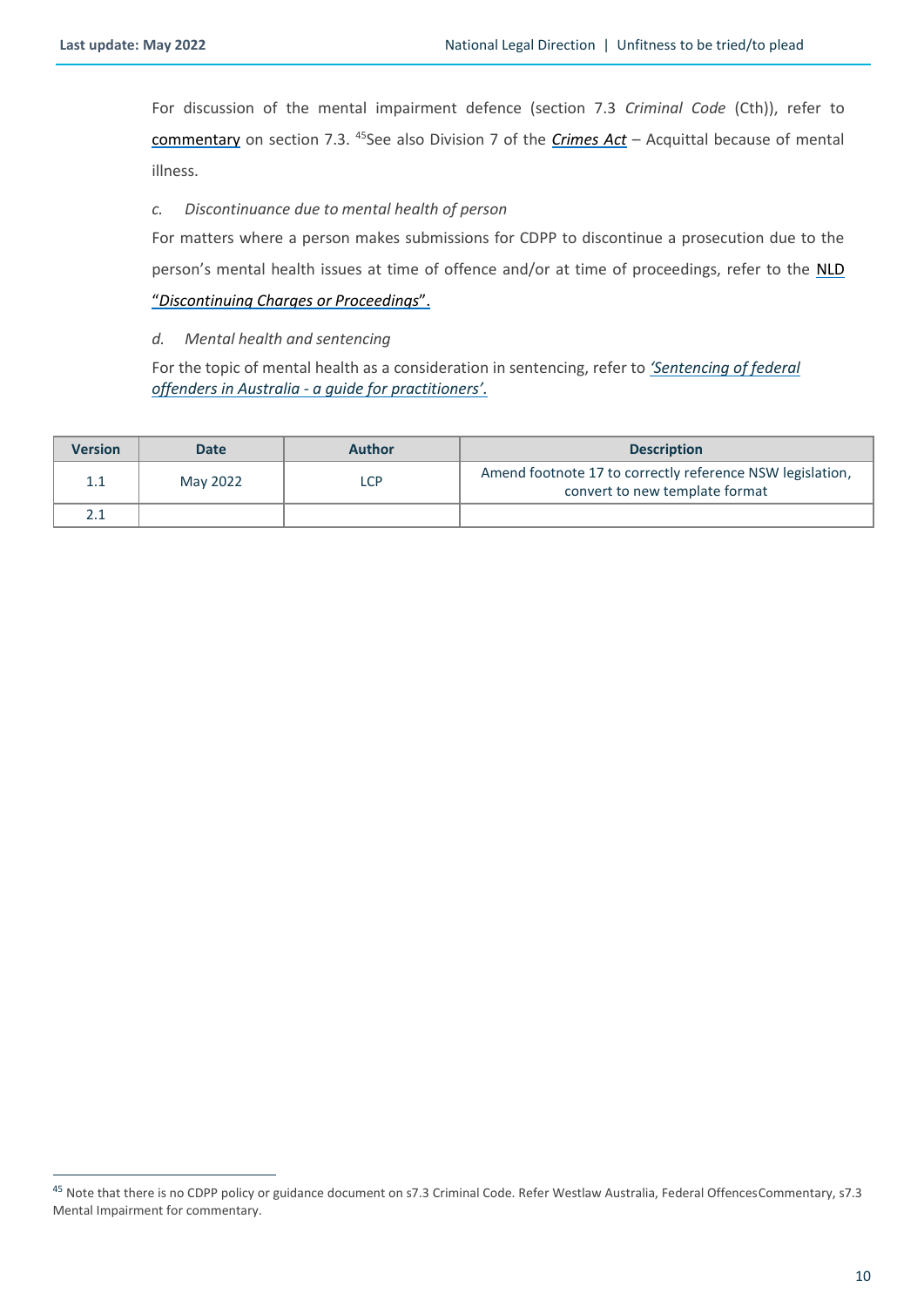## <span id="page-10-0"></span>**Annexure A – Flowcharts for matters on indictment**



#### 11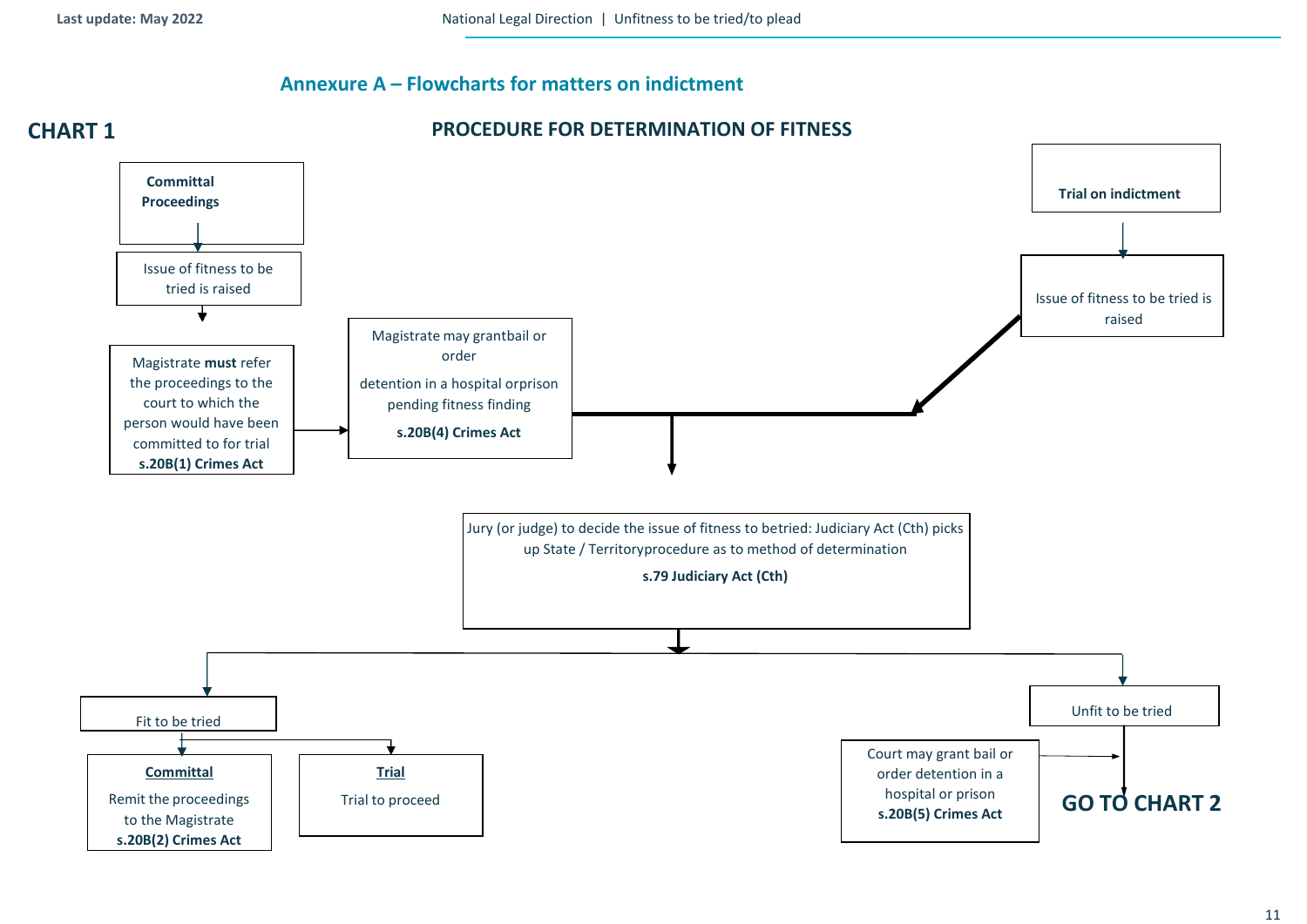## **CHART 2**

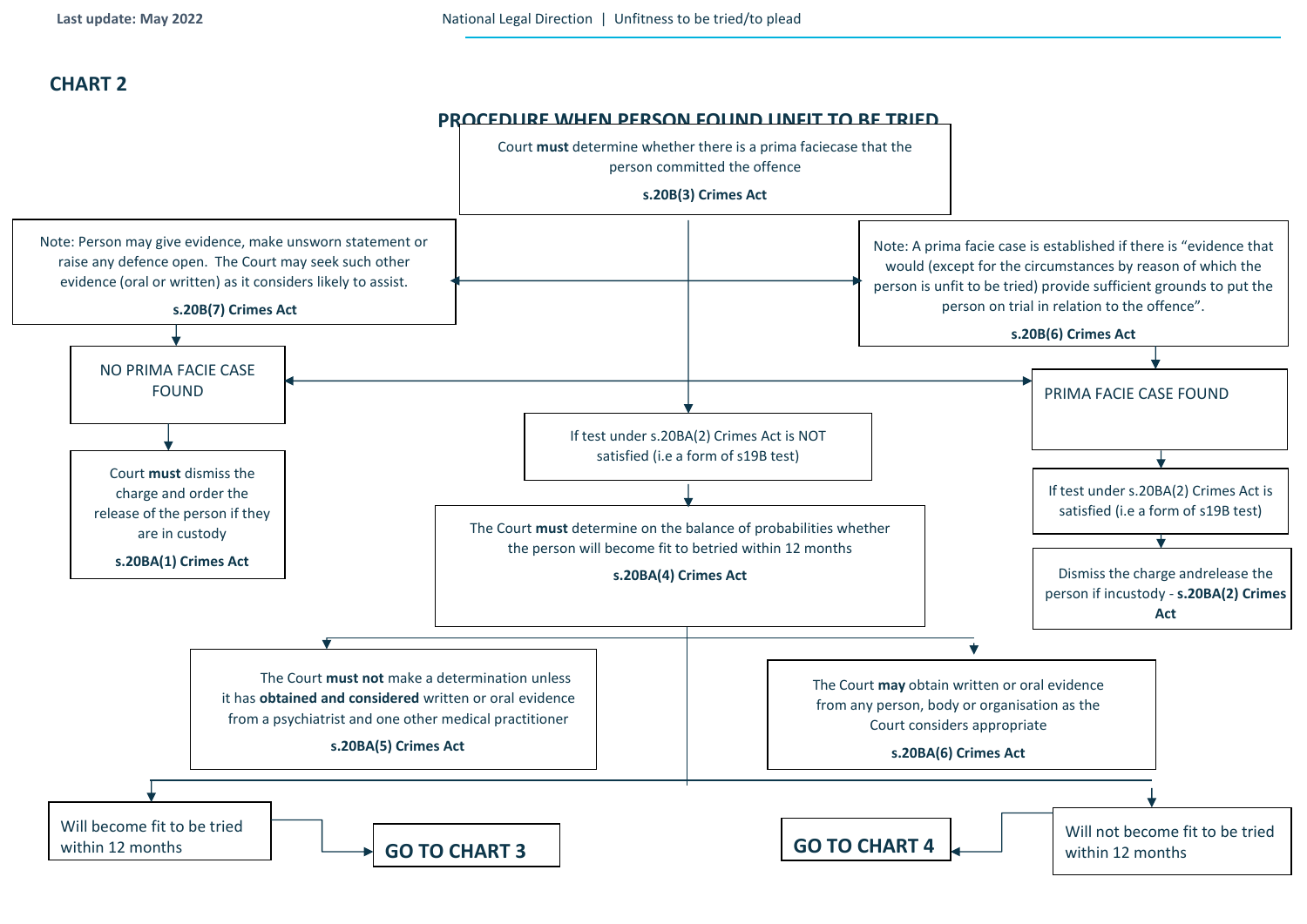## **CHART 3**

## **PROCEDURE IF PERSON IS FOUND LIKELY TO BECOME FIT WITHIN 12 MONTHS**